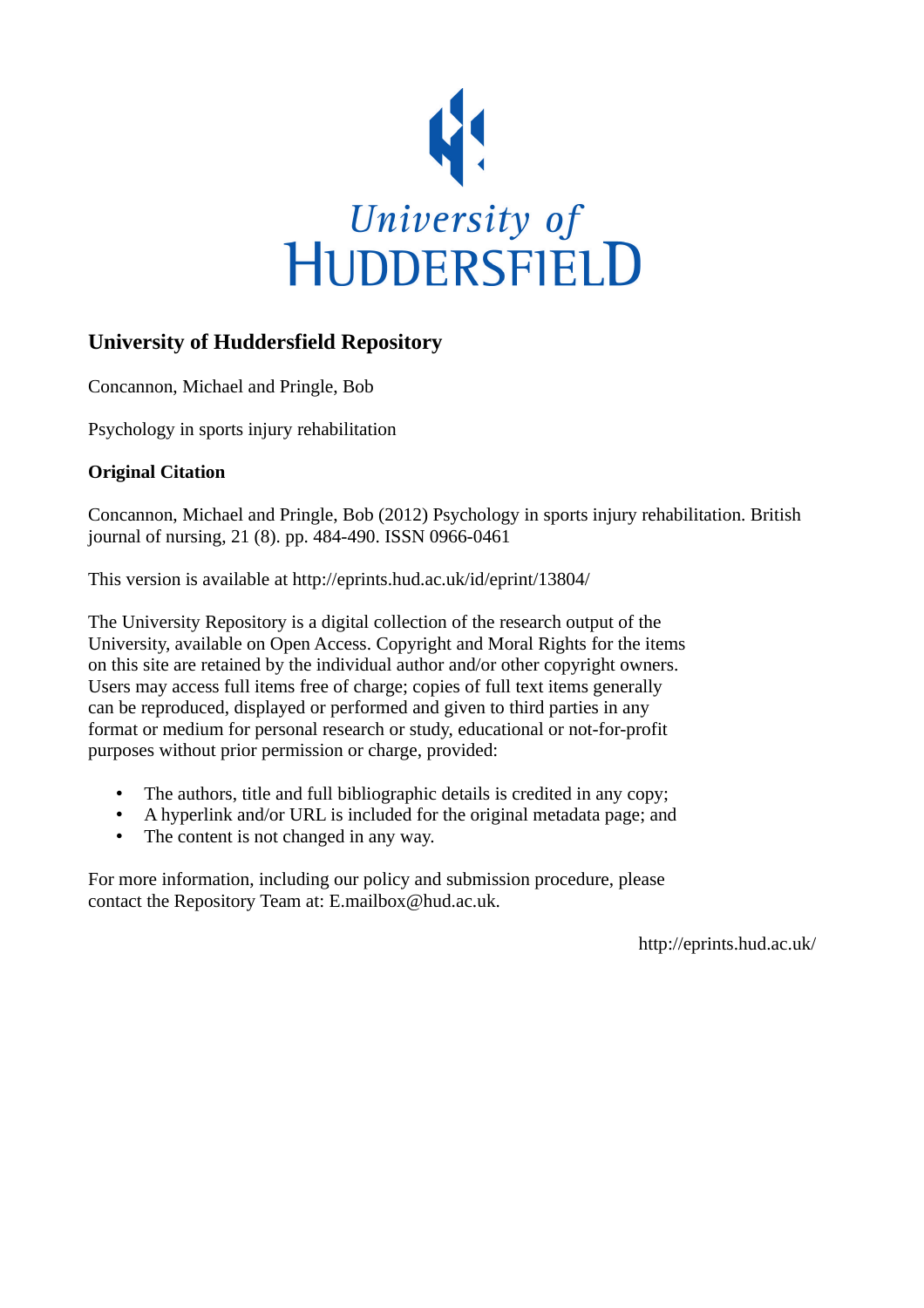## Sports Injury – Involving Psychology in Rehabilitation

Key Phrases

- Effective injury management requires practitioners to adopt a holistic approach to treatment.
- Both the physical and psychosocial aspects of injury should be considered.
- Careful assessment and accurate diagnosis is essential.
- All members of the primary and secondary care teams should be aware of a more holistic and interdisciplinary referral pathway to include psychological intervention
- Good communication between practitioner and patient, as well as high levels of support and patient involvement are equally important in the rehabilitation of young athletes.

### Key words

Sports injuries, psychology, Achilles tendinopathy, Sever's, Behaviour Change, patient practitioner partnership, psychosocial aspects of injury

### Case Study

James is an 18 year old track athlete who was referred to podiatry and sports psychology by the local practice nurse as a means to advance his unresolved injury profile. For the last 3 years, he has been suffering from chronic, recurrent Achilles problems that are becoming more frequent and, in the athlete's opinion, more severe.

He has been training and competing with the local athletics club since he was 9 years old, but since the age of 16 has been training and competing at a regional level. At the recent UK Athletic Championships and whilst competing in the 200m, he felt significant discomfort/pain in his Achilles tendon such that he withdrew from competition.

Before the injury, he was training in the gym three mornings per week, and training on the track five nights per week. Additionally, he would sometimes participate in as many as three competitions per month.

James has enjoyed a reasonable level of success and, having been inspired by the build up to the London 2012 Olympics, he has been selected to take part in national trials for the British athletics team for the IAAF World Championships in 2013. He intends to compete in the 200m and 400m.

When he was 12 years old James was diagnosed with Severs disease but is unsure if this is resolved or continues to be related to his current injury problems. In stepping up his training for the trials, he feels his injury is starting to cause fresh concerns. At the request of the club coach he has seen his GP and has had several treatment sessions, mostly focusing on anti inflammatory mechanisms. Pharmacologically he has been prescribed Ibuprofen which he thinks has helped a little but not resolved the problems. The physiotherapist attached to the GP practice used ultrasound therapy and gave him stretching exercises to do at home. He found the treatment to be helpful but it did not lead to a full recovery, and he currently feels that the symptoms are getting worse. After discussing the situation with his coach, he is urged to seek further advice from his GP.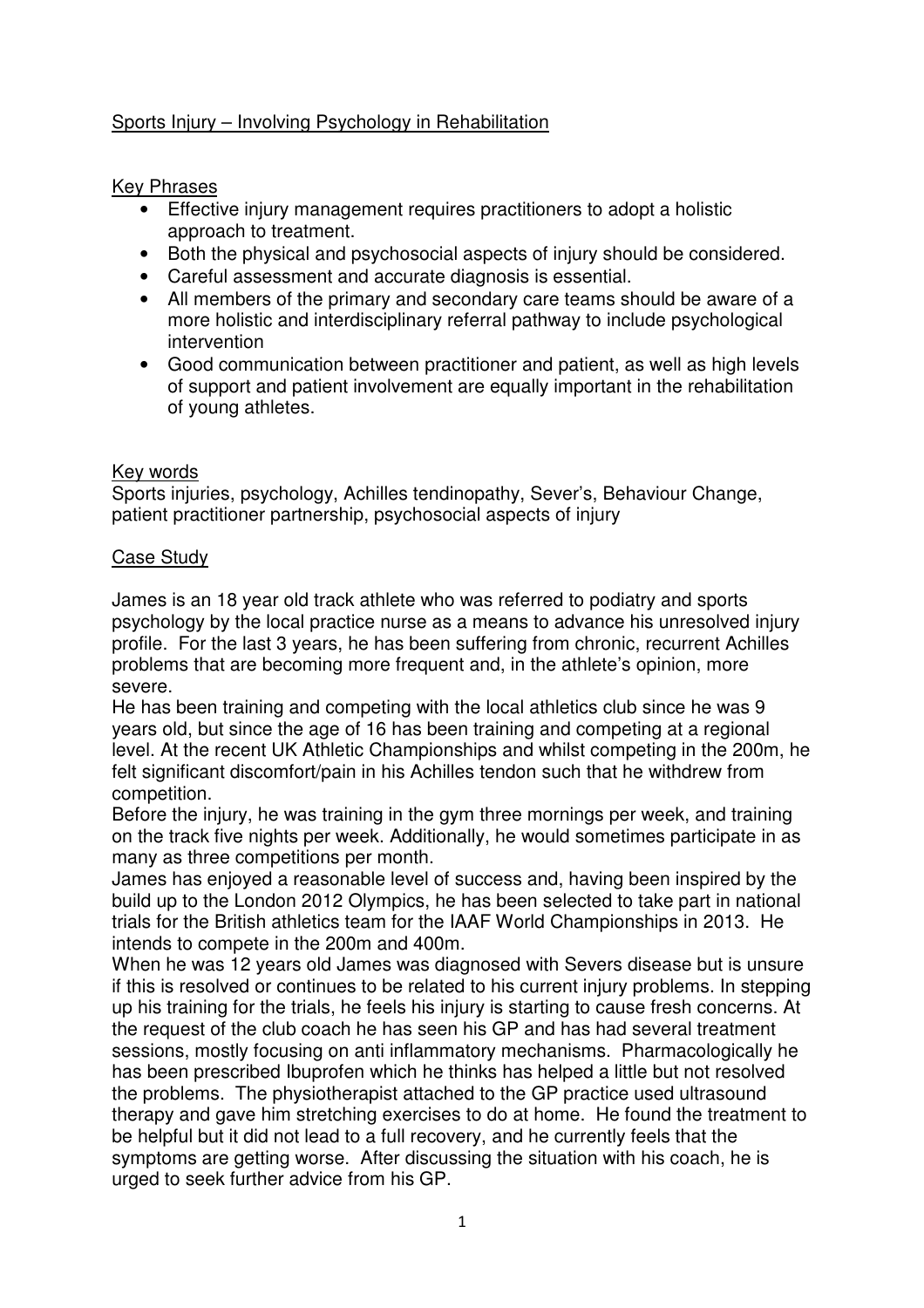During this second round of GP visits, James mentions to the practice nurse that he is starting to have serious doubts about his ability to overcome the long-standing complaint and he is starting to feel anxious about the forthcoming trials. His concern is that if he continues to train at the level needed to perform at a national standard, the injury may manifest to the point where he cannot compete at all.

The practice nurse discusses the issue with him and immediately recognises that the athlete's inability to distinguish between the long standing problems relating to Severs disease, and the more recent Achilles injury, are having an adverse impact on the athlete's psychological well-being. Although there are clear psychological issue affecting his confidence, the practice nurse recognises that the young man has by no means exhausted his injury management options and refers him to both a sports psychologist and a podiatrist to discuss the issues.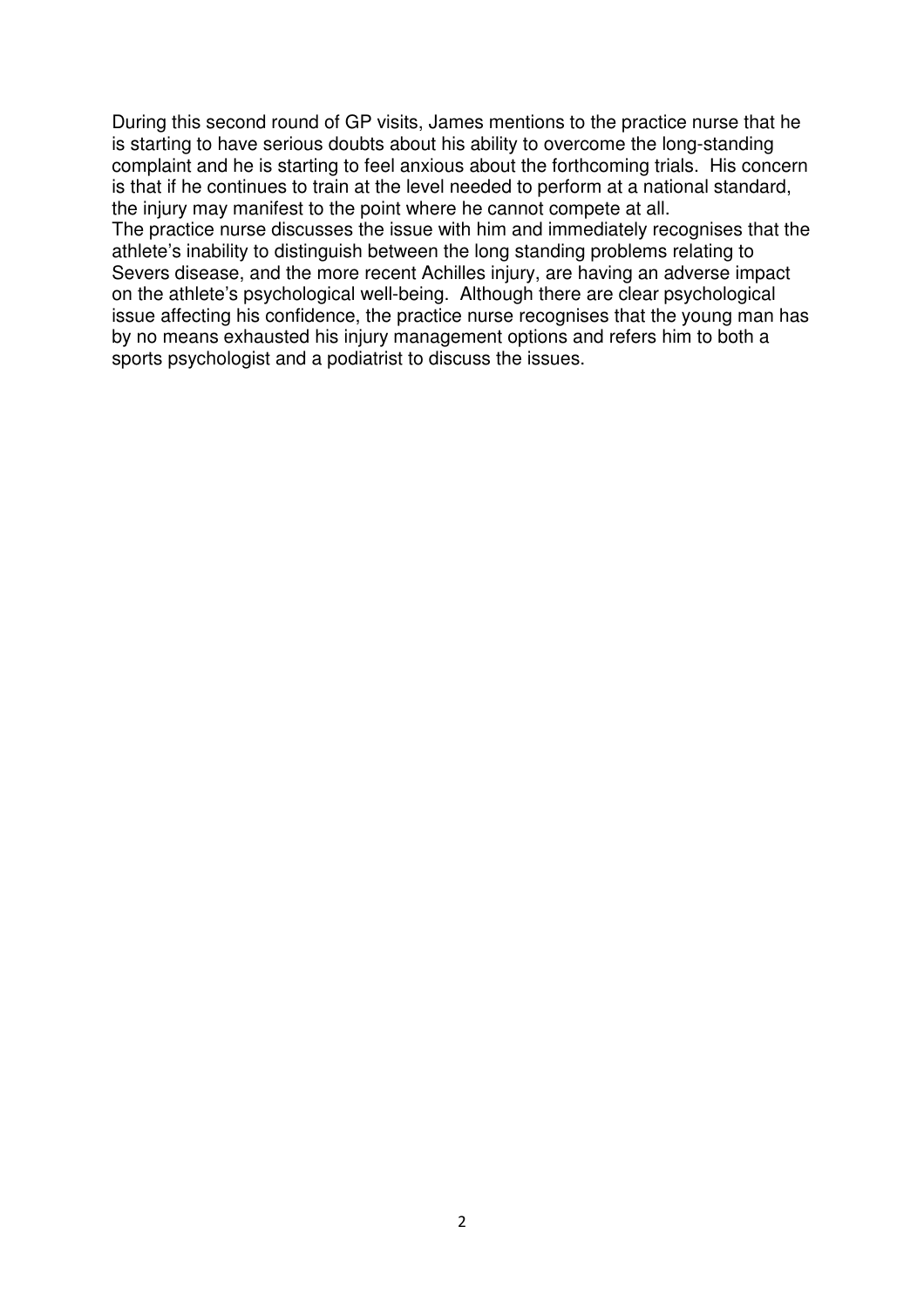#### Intro to subject

With the forthcoming Olympics Games 2012 coming to London, the UK's sports enthusiasts may draw inspiration and motivation from the event. This enhanced motivation may contribute to competitive and recreational athletes developing sports related injuries. In the last Olympics, in Beijing 2008, the International Olympic Committee (IOC) decided to conduct and injury surveillance study. From over 200 countries and nearly 11 000 participants, that took part in the study, over 1000 injuries were documented. This represents that 10% of the athletes sustained an injury, half of which involved "time loss" (Junge et al 2009). In the UK, sport and exercise is the single leading source of injury, accounting for approximately 33% of all injuries (Uitenbroek, 1996), whilst there is evidence that

athletic injury can have adverse psychological consequences for the athlete concerned (Leddy et al., 1994; Quackenbush and Crossman, 1994; Smith, 1996).

Health care professionals are often the first people to discuss injury related emotional and behavioural problems with athletes. In the past, these professionals have stated that they felt limited in their abilities to deal with psychological components of injury, and injured athletes have also reported that health care professionals do not consciously consider the emotional impact of injury (Pearson & Jones, 1992; Gordon et al., 1991).

In a more recent survey of sports medicine physicians, Mann et al. (2007) highlight the lack of resources available for health professionals to deal with the psychological problems of their patient athletes. All members of the interdisciplinary team, working in primary and secondary care, can offer benefits to the patient by considering the wider members of a team that could be included in the referral pathway at the appropriate stage. Mann et al conclude that sports medicine physicians would benefit from increased collaboration with sport psychologists who are specifically trained to deal with the unique needs of athletes and who have a greater understanding of the psychological issues associated with the management and education of injured athletes.

#### Prevalence & Epidemiology of Achilles injuries

Overuse injuries may account for up to half of all athletic injuries and that, of those injuries, it is the Achilles tendon that is among the most prone to overuse. Tendon problems account for up to 18% of injuries in runners and 4% of patients presenting to sports medicine clinics (Magnussen 2009; van Usen & Pumberger 2007). According to Kingma et al. (2006) up to 9% of participants in sports that involve running or jumping will experience this disorder. One serious consequence of a chronic injury to the Achilles is the potential to rupture. Poor tendon vascularity contributes to degenerative changes, and the area with the poorest blood supply is most susceptible to rupture (often described to be the mid portion of the tendon). It is suggested that this might account for around 20% of all tendon ruptures (Chen et al., 2009). It must be remembered, however, that recent studies have shown that around a third of chronic Achilles tendinopathies are in inactive people, thereby suggesting that physical load should be considered more as a factor that provokes the disorder rather than an aetiological cause (Kingma et al., 2006).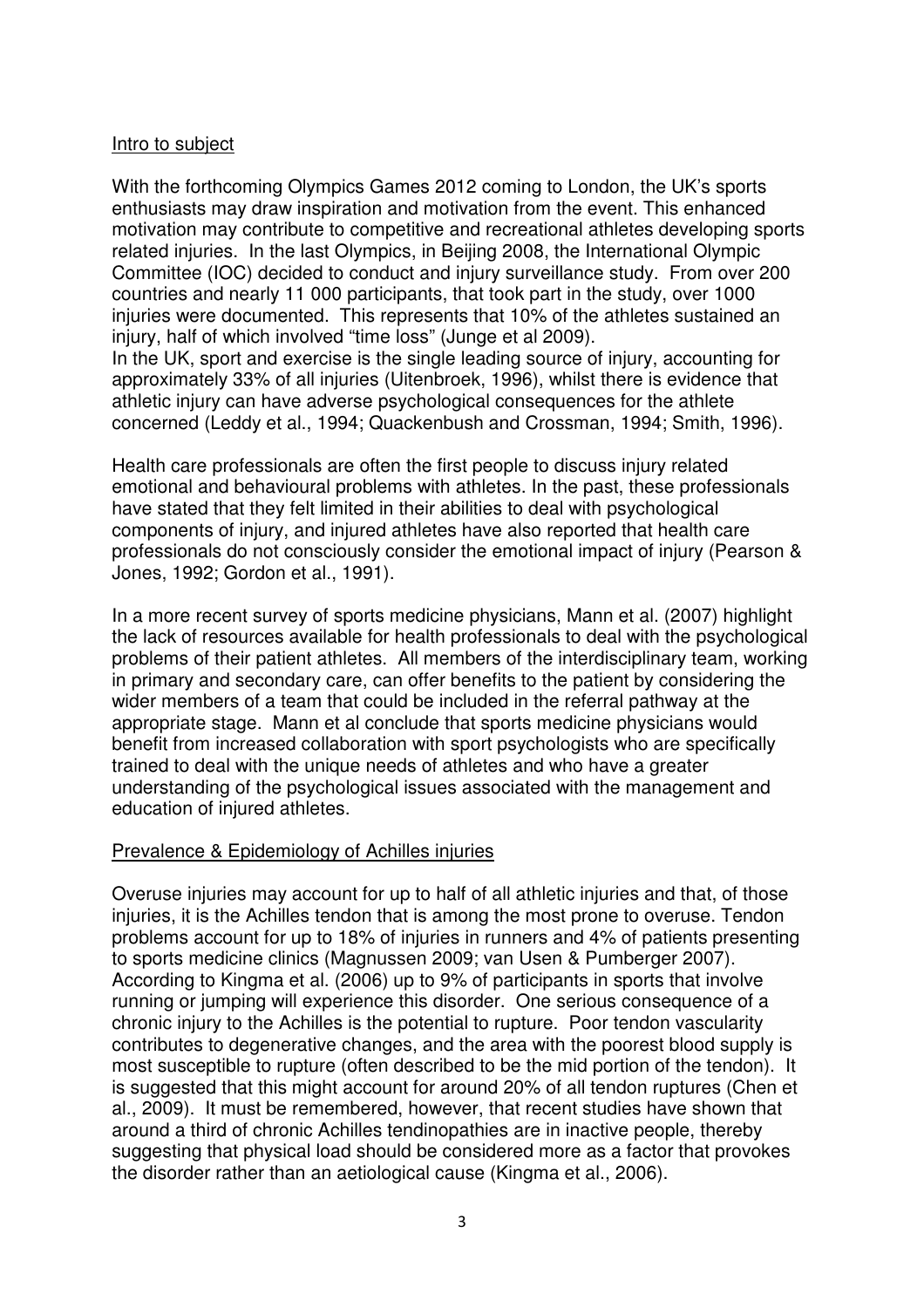#### Aetiology of Achilles Tendonopathy

There are various theories concerning the aetiology of Achilles tendinopathy, but by and large it is widely accepted that, to date, the aetiology remains unknown (Magnusen, 2009; van Usen & Pumberger, 2007; Kingma et al., 2006).

In the case of James, one of the key treatment tools has been concentrated on anti inflammatory management yet there is a current stream of evidence that suggests Achilles tendinosis is a non-inflammatory condition that involves intratendinous degeneration and atrophy due to a failed healing response along with repetitive microtrauma, aging or a combination of these (Heckman et al., 2009; Alfredson and Cook, 2007; Öhberg et al., 2004; Cook et al., 2002).

For musculoskeletal therapists, load appears to be a primary issue in directing the focus of management. Poor adaptation to load and loading may be, in part, due to poor conditioning which may involve overload or under load. This requires attention to conditioning of the tendon for fitness for purpose.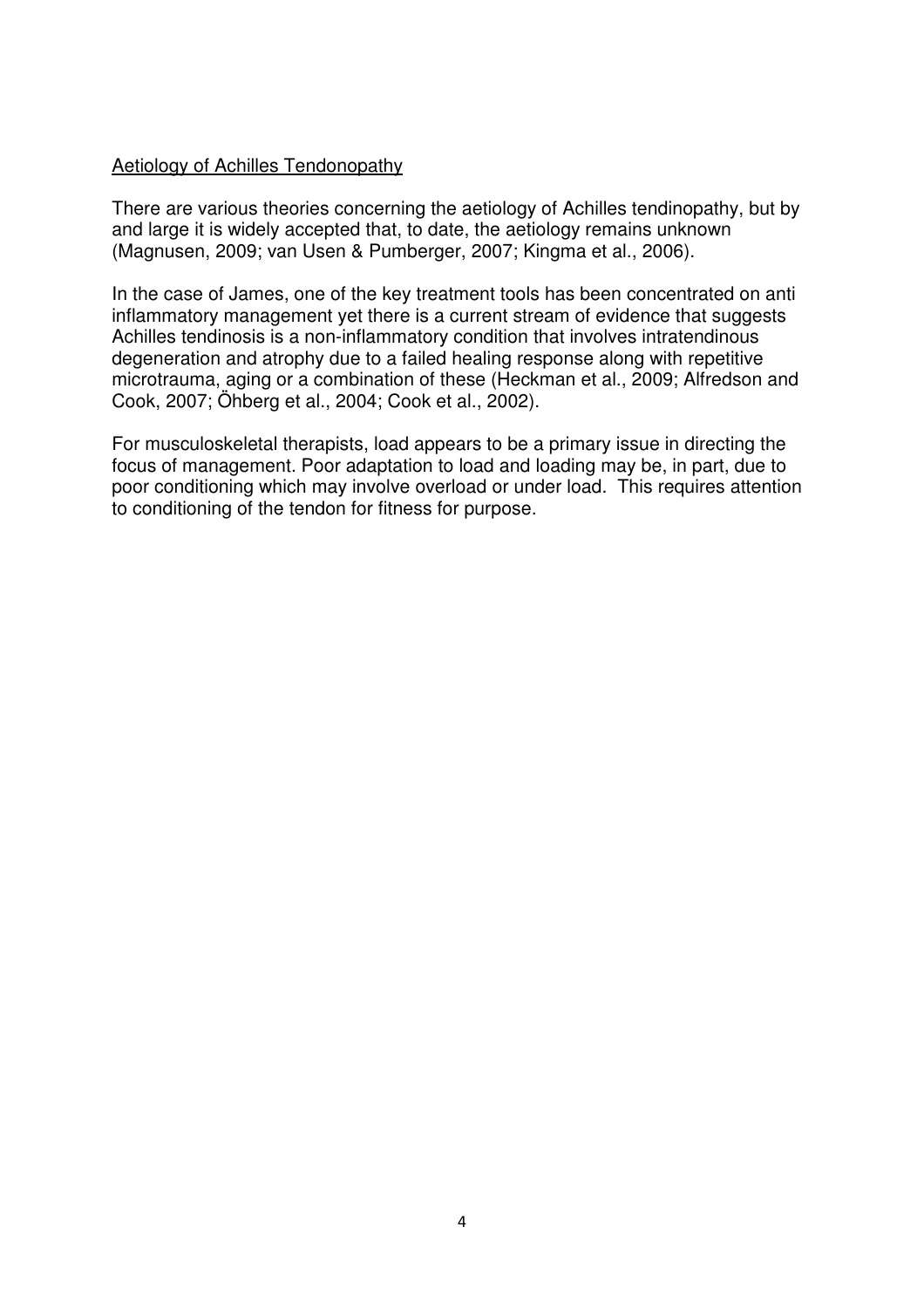However one must also consider various alternative contributing factors as seen in Table 1 below.

| Table 1<br>Achilles Tendonopathy: Causes and/or Risk Factors |                                          |
|--------------------------------------------------------------|------------------------------------------|
|                                                              |                                          |
| <b>Specific Causes</b>                                       |                                          |
| Inflammatory                                                 | <b>Mechanical</b>                        |
| <b>RhA</b>                                                   | Soft tissue contracture of triceps surae |
| <b>Ankylosing Spondylitis</b>                                | Bony abnormality of talocrural joint     |
|                                                              | Overuse                                  |
|                                                              | Pathomechanical structure and/or         |
|                                                              | function                                 |
|                                                              | Fracture                                 |
| <b>Metabolic</b>                                             | <b>Others</b>                            |
| Cholesterol                                                  | Tumour                                   |
| Menopause                                                    | Infection                                |
|                                                              |                                          |
| <b>None Specific Causes</b>                                  | None specific factors increasing risk    |
|                                                              | of developing chronic pathology          |
| Unknown causes                                               | Being overweight                         |
|                                                              | Smoking                                  |
|                                                              | Pregnant                                 |
|                                                              | Long term use of medication (e.g.        |
|                                                              | corticosteroids                          |
|                                                              | <b>Stress</b>                            |
|                                                              | Depression                               |
|                                                              | Occupation                               |
|                                                              |                                          |

Health care practitioners involved in rehabilitation of an injury to the Achilles tendon should also consider biomechanical analysis and appropriate intervention to any altered pathomechanics. This, when contextualised, refers to the functional application and use of the structures involved.

## Severs Disease

Severs is a disease is a common condition affecting 2-16% of MSK injuries in children (James et al., 2010) and which was first described by Sever in 1912. It is an inflammatory condition at the site of the calcaneal apophysis. Originally it was associated with physically active and overweight children but, with the onset of organised sport, it is now commonly associated with increased sporting activity, particularly in young boys. According to Porter and Schon (2008), Sever's disease is a traction apophysitis causing pain on the secondary calcaneal ossification centre. This is under the influence of the Achilles tendon which creates strong traction forces longitudinally across the surface of the epiphysis. James et al. (2010) suggest that calcaneal apophysitis is an overuse syndrome thought to be caused by repetitive micro trauma due to the increased traction of the Achilles tendon. Due to the growth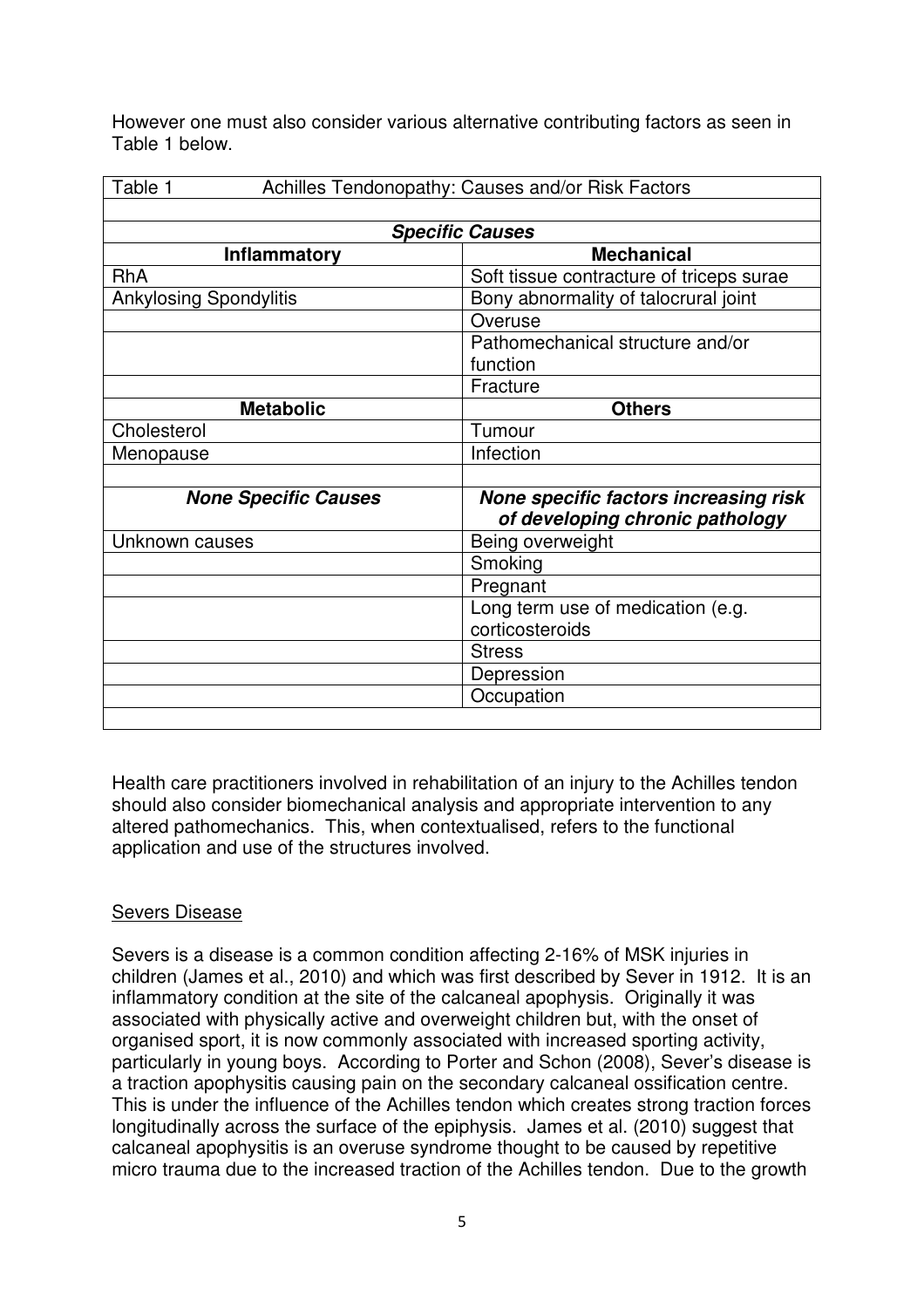centre (apophysis) appearing around 7 years of age and fuses in girls at around 13 and boys at 15 years old, this is why is recognised to be a self limiting issue for preadolescents. According to James et al., (2010) the aetiology may be due to:

- Tightness of the triceps surae
- Growth periods that increase the tension and therefore traction of the pull on the insertion of the Achilles at the growth plate.
- Poor biomechanics (pathomechanics)
- Infection
- Trauma (repetitive or single) although it is acknowledged that there is a poor evidence base to support this.
- Obesity

#### Impact on the person

Whilst the exact aetiology and diagnostic testing and management vary considerably, it is recognised that in chronic Achilles tendinopathy, subjects initially only feel the effects during the loading periods but in time this also occurs during rest periods. Eventually many patients significantly reduce their physical activity levels or completely cease sporting activities. This, in turn, may have a negative impact on their overall health and general well-being (Kingma, 2006).

James' emotional response to the injury is quite common, and similar responses have been well documented. In a study of athlete responses to season-ending skiinjuries, Udry et al. (1997) identified three categories of response. Most injured athletes initially undergo a period of self-reflection or injury-relevant information processing where they consider the circumstances leading up to the injury, the extent of the injury, the likely consequences of the injury in terms of pain and/or restricted movement, as well as the likelihood of an eventual return to training etc. This period of contemplation is frequently accompanied by considerable emotional upheaval. Thatcher et al. (2007), citing the work of Udry et al. (1997) and Pearson and Jones (1992), suggest that athletes suffering from a sport related injury "are likely to experience a range of negative psychological and emotional responses such as fear of re-injury, loss of identity, anger, frustration, depression and disbelief". Over a period of time, which can vary, the athlete will in most cases accept the reality of being injured, start to develop coping strategies and adopt a more positive attitude to recovery and a return to sport activity.

The practice nurse in this instance has shown considerable discernment in referring the patient to a sport psychologist; several studies examining the role of psychological intervention in injury rehabilitation have reported positive outcomes. In a study of athletes recovering from ACL reconstructive surgery, Cupal and Brewer (2001) demonstrated that guided imagery, coupled with relaxation exercises, had a significant impact in reducing patient anxiety about possible re-injury and also facilitated faster gains in knee strength. This latter conclusion supports the earlier work of Ievleva and Orlick (1991) who reported that faster healing athletes demonstrate greater use of psychological skills such as goal-setting, positive self-talk and imagery. This may be because, as Scherzer at al. (2001) reported, goal setting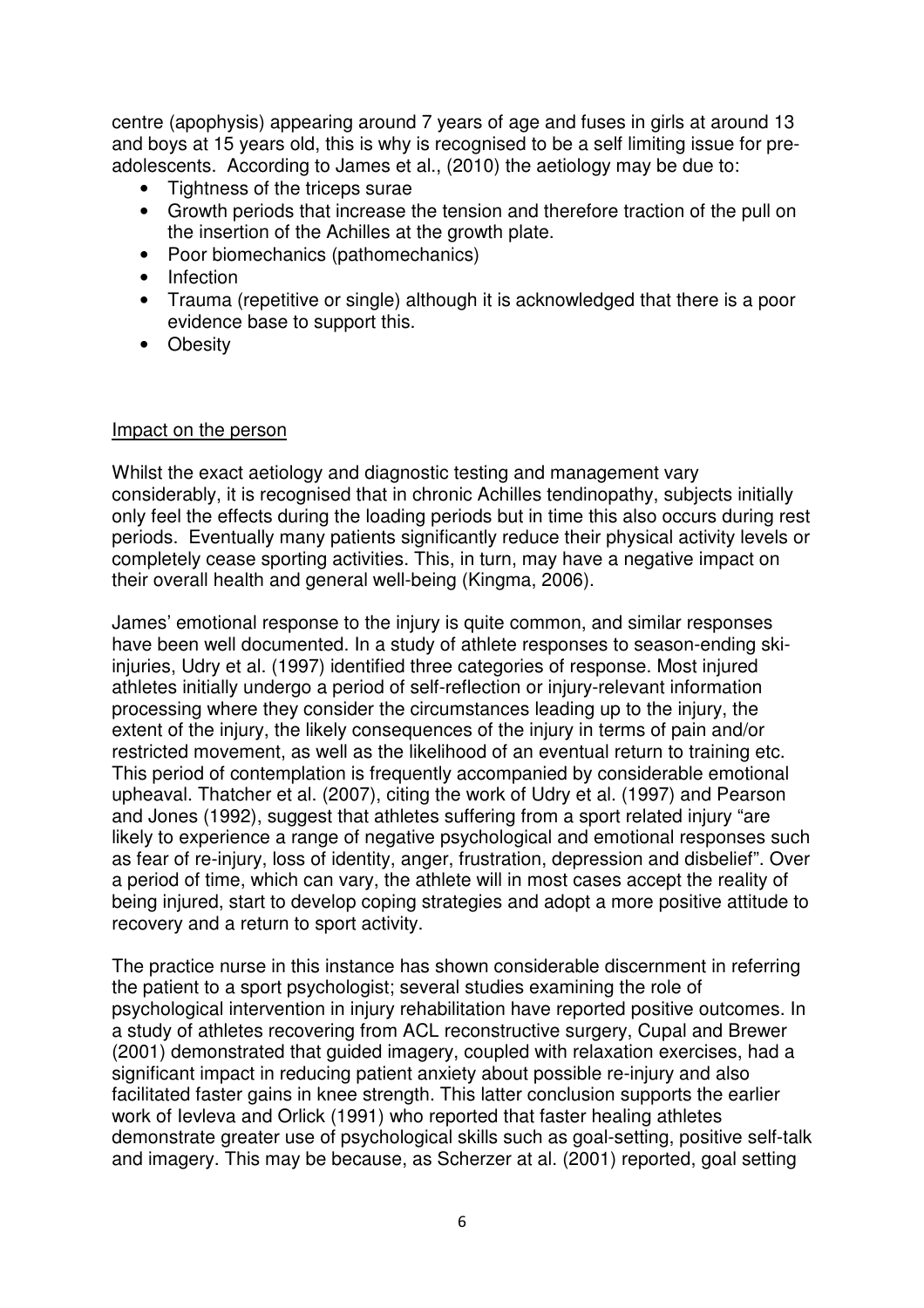and positive self-talk improves adherence to home-based exercise rehabilitation programmes.

Weinberg and Gould (2011) suggest that a holistic approach to injury recovery, combining physical therapy with psychological skills training, requires a good understanding of the process of psychological rehabilitation. Citing the work of Bianco et al. (1999), Weinberg and Gould describe three phases of injury recovery and the type of help required at each phase. In the initial injury phase, where diagnosis and its subsequent implications may be as yet undetermined, the clinician should focus on helping the athlete deal with the emotional upheaval. During the second rehabilitative phase, the focus should be on helping the athlete sustain motivation and adherence to rehabilitation protocols. The third phase is where the athlete returns to full activity and where it has been noted that "even though an athlete may be physically cleared for participation, his recovery is not complete until he can return to normal functioning within his sport" (Weinberg and Gould, 2011).

In the case of James, it is the practice nurse who provides the initial support to the athlete during the immediate post-injury period. This is a time when athletes typically display the greatest negative emotions (Quinn & Fallon, 1999). To help the athlete overcome these emotions, the practice nurse must be honest in coming to a shared understanding of the injury. Like all sports medicine/injury rehabilitation personnel, the practice nurse should respond to anxieties about treatment and its potential for success (Christakou and Lavallee, 2009). Weinberg and Gould (2011) emphasise the importance of building rapport with the injured athlete, noting that health care professionals should demonstrate their understanding of the psychological impact of injury, provide emotional support. The practice nurse should describe the injury, and its cause, avoiding terminology that the athlete may not understand. He/She should discuss the proposed treatment including the exercise protocol, likely timescales, and the expectations of pain. She must be realistic and quite honest about the likelihood of full recovery and an eventual return to sport. Weinberg and Gould (2011) also note that the health care professional should be positive and stress a team approach to recovery.

#### Assessment

The case study that has been presented illustrates how a low grade and chronic problem such as Sever's or Achilles tendinopathy can be, to a certain extent, ignored. Sever's is a condition that is recognised to have a level of self limitation and therefore allows the sufferer to continue with activities in the knowledge that, if they can tolerate the pain, then perhaps they can continue without causing any long term effects. A mild but chronic Achilles tendinopathy, as is found in this case, can arise concomitantly with the Sever's. The correct diagnosis is essential and will influence the management plan from a physiological perspective. X-rays may be beneficial in ruling out fractures or tumours but may not be diagnostic for either Sever's disease or Achilles tendinopathy (Porter & Schon, 2008). What is essential for the clinicians involved is to ensure that all the predisposing factors that contribute to this disease aetiology are considered in the assessment process. This must include the obvious issues which relate to the traction apophysitis and therefore the external forces that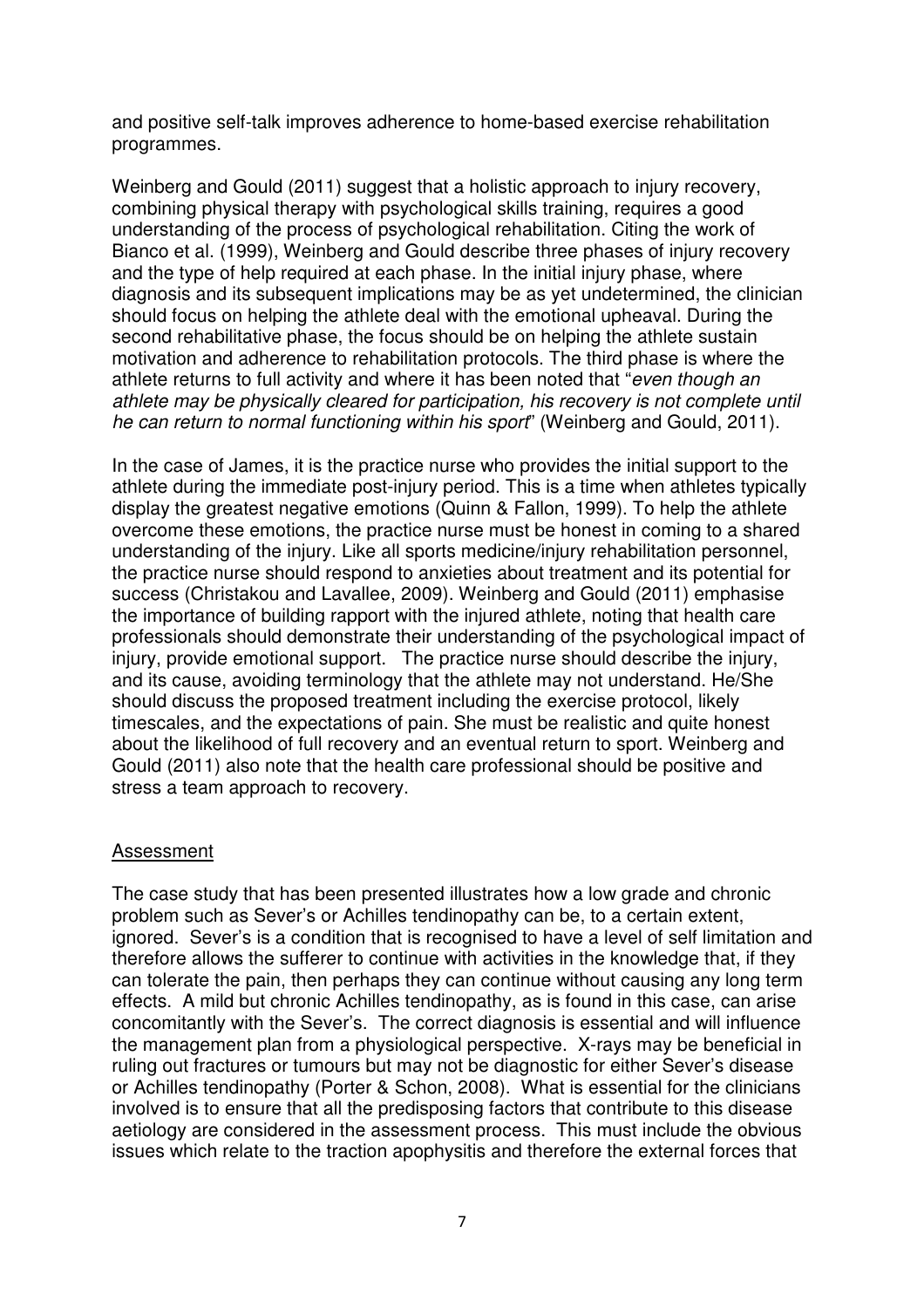are being placed on the area by the Achilles. This therefore indicates the need for a functional assessment of the leg and foot and especially during gait.

To ensure holistic injury recovery, Brewer (2007), and Bauman (2005) have suggested that both physical and psychosocial aspects of the injury need to be addressed. Wiese-Bjornstal et al. (1998) identified a range of psychosocial variables such as life stress, motivation, and social support that may impact upon an athlete's well-being, rehabilitation progress, and return to sport following injury. In a more recent study, Rees et al. (2010) cite other research studies in stating that there is empirical evidence to show that social support enhances the well-being of injured athletes by reducing stress (Bianco et al., 1999), preventing perceptions of isolation and fear of re-injury (Podlog and Eklund, 2004), increasing motivation (Bianco, 2001) and rehabilitation adherence (Johnston and Carroll (1998), and increasing selfconfidence (Magyar and Duda, 2000).

### Possible barriers to management

One of the key issues for James' recovery is the fact that he may find it difficult to separate the two conditions, i.e. that of Sever's disease and the Achilles tendinopathy which may or may not, be linked. If a gait assessment highlights an obvious contribution to the pathomechanics of the functioning of the Achilles then it may be treatable and even treated conservatively. One barrier to recovery, or at least to the holistic well being of this young man, is the fact that he is suffering from an ongoing condition that has reduced his confidence in achieving a permanent recovery.

## Management

The Department of Health have attempted to improve the outcomes of long term musculoskeletal conditions under 'The National Service Framework (NSF) for Long Term Conditions'. One of the initiatives to achieve this is the development of the Musculoskeletal Framework (MSF) which describes best practice, built around evidence and experience. The central tenet of this is to:

- Provide the appropriate level of high-quality information, support and treatment to those with musculoskeletal conditions.
- Support and treatment should be offered as close to home as possible.
- Be holistic in approach, addressing psychological and social needs as well as the physiological.
- For many people with musculoskeletal conditions, assistance with the management of their condition will be as important as its treatment.

With James, some clear issues that the practice nurse has identified are directly related to the core themes of the MSF. The first point above indicates how essential it is to establish what level of pathology exists and to which structures. This can then be targeted with an appropriate and evidence based management strategy.

The understanding here is that the Sever's disease is not related to the Achilles and that James' confidence in recovering has been affected by the lack of clarity and appropriate referral pathways to resolve the aetiological factors involved in his diagnosis of Achilles tendinosis.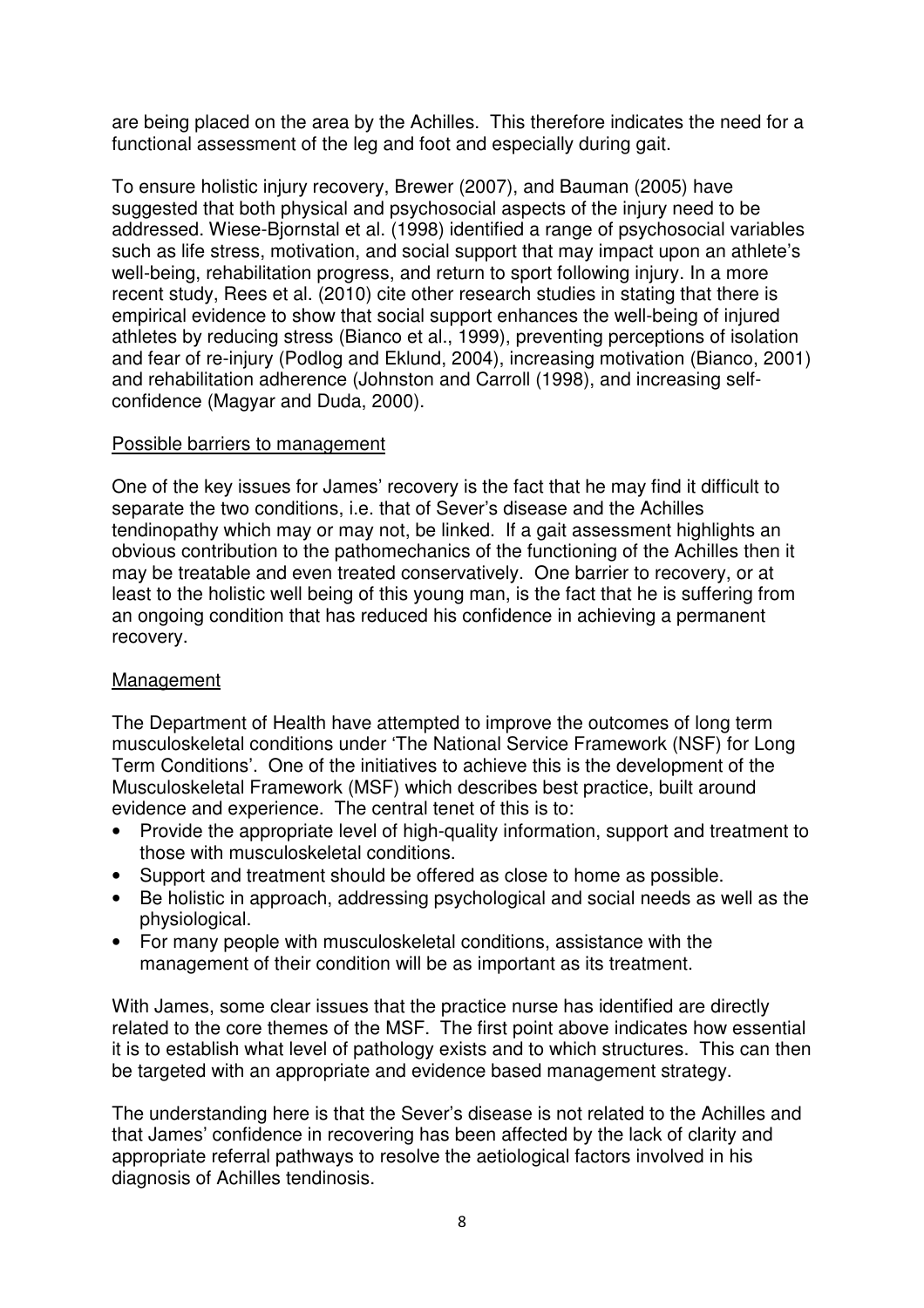The second key issue for the practice nurse to recognise is the holistic approach in addressing the psychological and social needs that is proposed in the MSF. A referral to include a sports psychologist should be in the management planning from an early stage once this has been recognised.

### The Rehabilitation process

The aim of the rehabilitation process is a twofold focus on; a) physiological and b) psychological approaches:

Physiology – the general principles of physiological rehab are:

- Reduce initial pain & swelling (appropriate use of: rest, ice, off loading orthoses, strapping, pharmacological intervention e.g. NSAIDS).
- Maintain & improve mobility & flexibility Restore a good balance of muscle length and strength (eccentric and concentric activities that are proportional to the mechanical assessment with particular reference to the dorsiflexion capacity at the ankle. One must also be assured of the cessation of any active Severs when using eccentric activities). This will concentrate on patient activity concentrating on the separate structures within the triceps surae.
- If passive and active physical stretching does not improve things then night splints may be used to progress this.
- Perturbation including electrotherapies, deep transverse friction massage, and proprioception training.
- Behaviour and training modification (starting to consider cause of problem and the key to unlocking a successful return to activities – this is inextricably linked to the therapeutic psychological input).
- Consideration of and appropriate referral to elective surgical input.
- A controlled return to normal and competitive activities

## Psychological

As noted earlier, the psychological focus during the second rehabilitation phase should be on helping the athlete to sustain motivation and so adhere to rehabilitation protocols. Empirical research has identified a number of psychological skills, including goal setting, positive self-talk, imagery and relaxation which are considered to enhance rehabilitation adherence (Petitpas and Danish, 1995).

According to Christakou and Lavallee (2009), "realistically achievable goals create positive expectations and beliefs about goal attainment, thereby enhancing motivation and adherence to the rehabilitation programme". In the case study, the podiatrist will seek to reduce pain & swelling with appropriate use of rest, ice, orthoses, strapping etc. before prescribing exercises to restore an appropriate balance of muscle length and strength, with particular reference to the dorsiflexion capacity at the ankle. The podiatrist and athlete should agree upon some simple, short term goals and these should be monitored. Initially, these might include the number of times per day that ice should be applied and the duration of each application. Theodorakis et al. (1996) found that personal performance goals helped to reduce recovery time in a study of knee-injured participants. Once the athlete has commenced the exercise regimen, the podiatrist should set performance goals with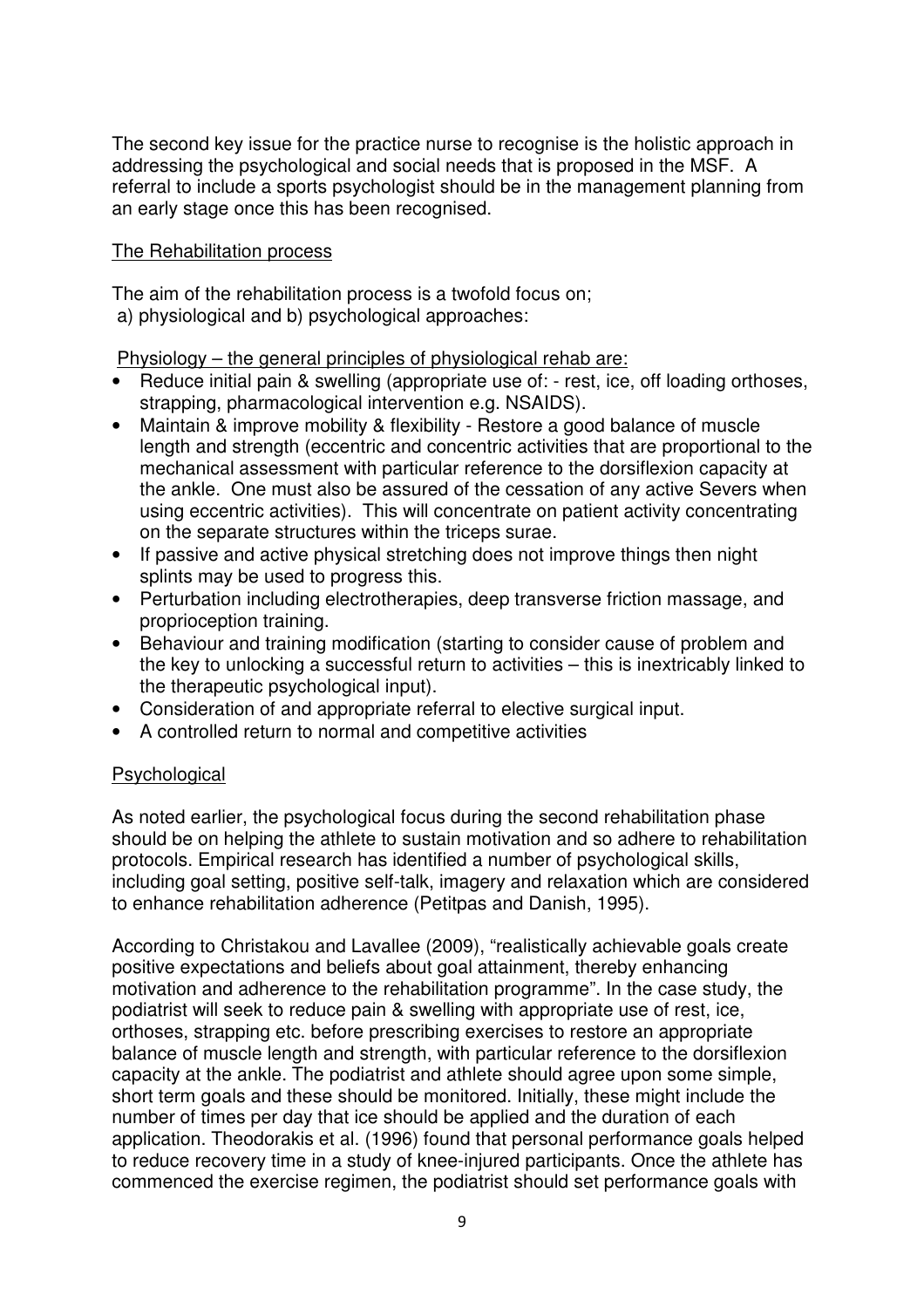respect to the number of exercise sets and repetitions to be performed per day, as well as specific improvements in muscle strength and ankle flexion. Longer term goals might include specific dates for a return to training and competition.

Christakou and Lavallee (2009) noted that "athletes who have negative cognitive appraisals of an injury tend to have negative thoughts that can lead to emotional disturbance and subsequently possible non-compliance to rehabilitation programmes". In the case study, the athlete feels that he has not recovered from a previous injury and is thinking negatively about the likelihood of full recovery. These negative thoughts may include fear of re-injury, loss of identity, anger, frustration, depression and disbelief (Thatcher et al., 2007). Scherzer et al. (2001) support the use of positive self-talk in enhancing adherence to rehabilitative exercises. The podiatrist should encourage the athlete to recognise negative thinking and to practise thought stoppage techniques such as shouting "NO" or clapping his hands to break the train of negative thoughts. Once broken, the athlete should engage in positive self-talk making statements such as "I am achieving my rehabilitation goals, my calf strength is improving, and I will beat this injury".

Although many athletes are trained to use imagery to improve performance, fewer athletes use imagery to aid recovery from injury. Ievleva and Orlick (1991) reported that positive healing imagery and mental rehearsal of performance can speed up recovery and help to maintain technical skills. The practice nurse has already provided a detailed description of the injury and the healing process. The sport psychologist, to whom the athlete has been referred, has the specific skills needed to devise a psychological skills training programme that will help the athlete to visualise the healing that is occurring during and after treatment sessions. To maintain motivation, he should practise visual rehearsal of effective sprint training and a successful return to competition.

Pain tolerance is an important factor in adherence to rehabilitation, as athletes may cease to adhere to an exercise programme if they perceive it to be too painful. Fisher et al. (1988) reported that adherents to a rehabilitation programme were better able to tolerate pain than non-adherents. Pain increases muscle tension so techniques to reduce muscle tension can be beneficial in the healing process. Whitmarsh and Alderman (1993) stated that relaxation techniques such as progressive relaxation can be used to relieve pain and stress which often accompany the recovery process. There are a variety of scripts freely available to guide the athlete through the stages of progressive relaxation. Also, when a person is tense, "breathing is frequently short, shallow and irregular" and controlled breathing techniques can restore deep, rhythmic breathing and so trigger a relaxation response (Weinberg and Gould, 2011).

## **Outcome of the Practice Nurse Referral**

After the referral from the Practice Nurse, James' management plan was changed considerably to address both his physical and emotional needs. The podiatrist instigated a gait analysis which highlighted an early heel rise when walking and jogging. Since he was a sprinter this may have been due to the amount of time he spends forefoot running and in some way bringing about an overuse and contracture of the posterior sural muscle group. It may have been due to the altered functioning of the Achilles tendon which was a consequence of his Sever's disease where he adopting an antalgic gait for a long period of time. An MRI was used to confirm the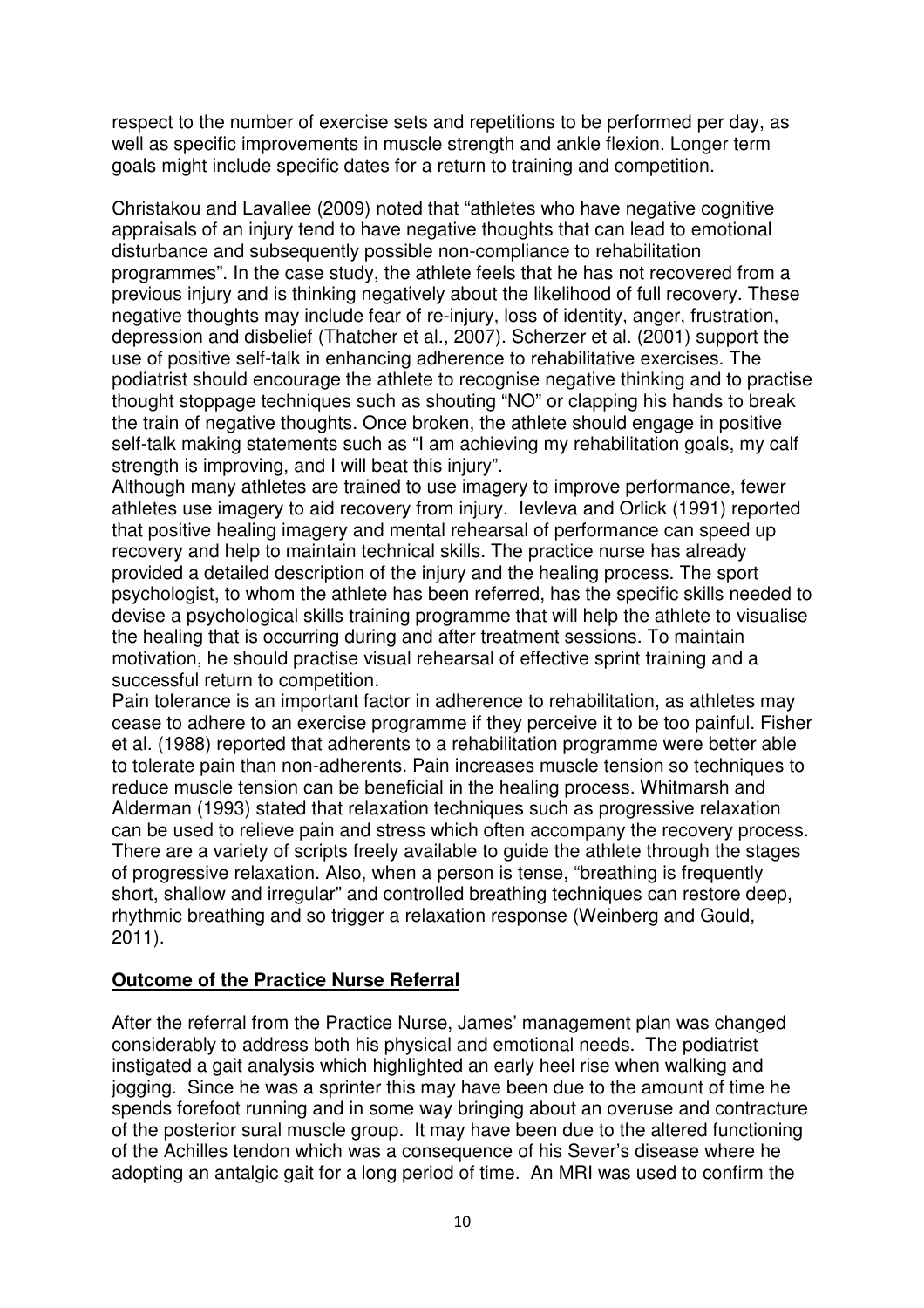cessation of any active Sever's disease. From here, the podiatrist spent some time with the James and initiated an exercise program which included Alfredson's Eccentric Drop program. James can be seen learning this technique in images 1-6 below.





The eccentric exercises are aimed at reducing the stiffness and improving the function of the tendon. There are also suggestions that this form or exercise also stimulate remodelling and tissue repair in the tendon substance (van der Plas et al., 2011). This remains the preferred management option for this condition by many therapists and is founded on best current evidence (van der Plas et al., 2011; Alfredson and Cook, 2007; Wasielewski et al., 2007; van Usen and Pumberger, 2007; Kingma et al., 2006; Öhberg et al., 2004; Cook et al., 2002; Mafi et al., 2001).

Following this, a strengthening program was started to ensure the appropriate balance of the stretch shortening cycle of this tendon in normal use which was part of the return to activities as advocated by Allison and Purdam (2009). Finally, the podiatrist considered the use of orthotic therapy which may be of benefit to the James. In a systematic review by Munteanu and Barton (2011) foot orthoses are thought to reduce the risk of individuals either; developing and/or improve the effectiveness of; interventions to manage Achilles tendonosis. This is thought to be achieved through normalising specific transverse plane tibial moments and rearfoot kinematic variables including; ground reaction force and plantar pressures.

With assistance from the sport psychologist, the athlete responded well to short term goal-setting. He agreed to maintain a simple wall chart to record details of his exercise regime and so became active in monitoring progress. As he noted gains in muscle strength and improvements in ankle flexion, his confidence in making a full recovery has increased and he is starting to talk about a return to competitive sport. Although there have been setbacks in the recovery process, he is less prone to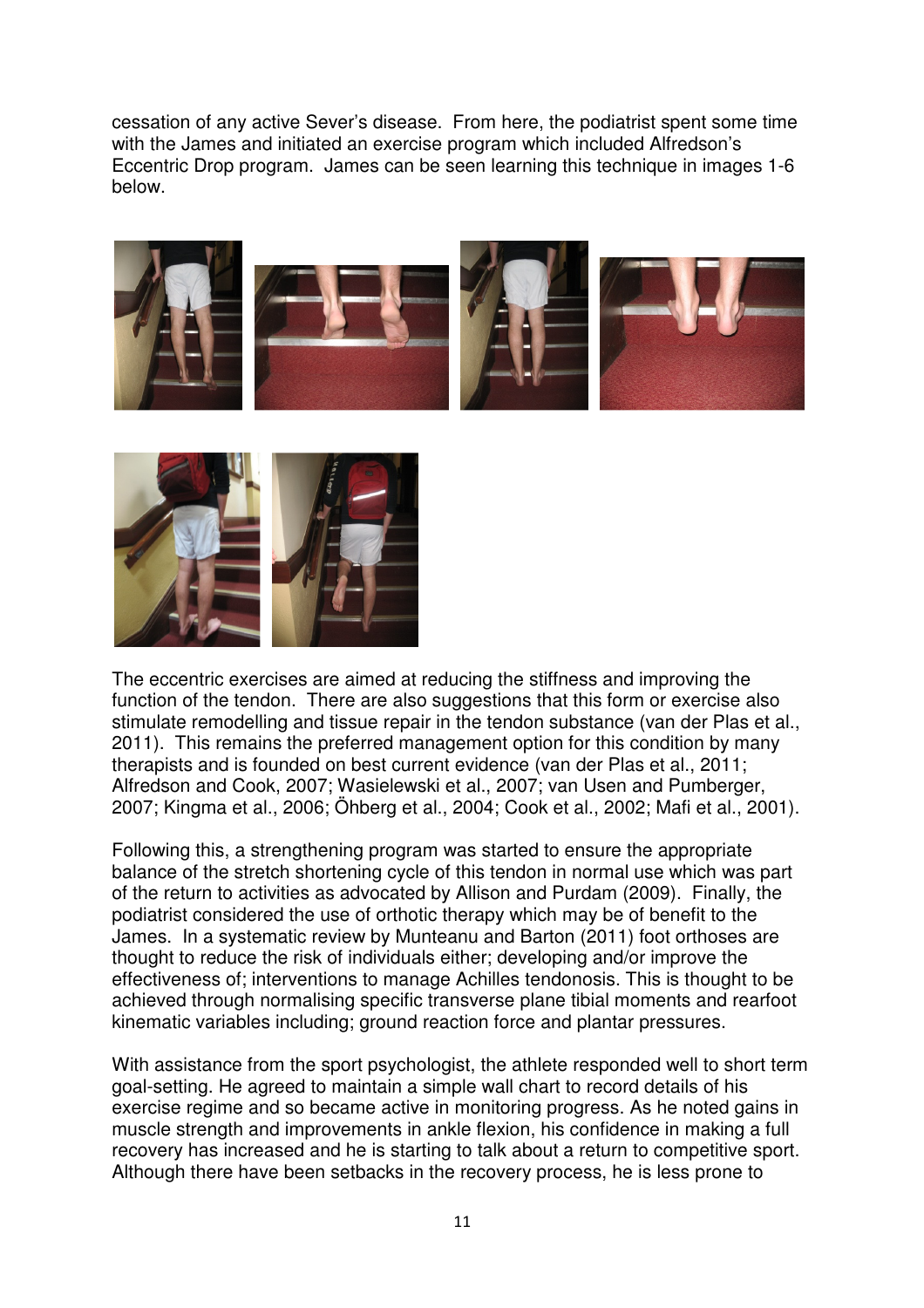negative thinking and more proficient in the techniques of thought stopping and positive self-talk. With thoughts of a return to competition in the near future, he has started to practise visual rehearsal of training drills and to experience the emotions of winning.

At a three month follow up from the return to normal activities James reported a significant reduction in pain and an increased confidence in his ability to continue at his expected level of competition.

#### **Conclusion**

Physiology and psychology have their importance in management of sports injuries. Recognising the key issues and then acting with decisive points of intervention is crucial in optimising outcomes for the injured athletes.

Research suggests that health care practitioners, involved in the rehabilitation of sports injuries, should adopt a holistic approach to treatment addressing both the physical aspects of the injury, as well as the psychosocial needs of the athlete. This requires practitioners to be aware of, and sensitive to, typical emotional responses to injury. These might include stress and anxiety concerning recovery and return to competition, as well as decreased confidence and motivation due to a deteriorating physical condition. In the case of James, the injured track athlete, a team of health professionals which included his GP, the practice nurse, a podiatrist, and a sport psychologist were all involved in his treatment. Between them, the team provided an accurate clinical diagnosis, an appropriate intervention of rest, ice, orthoses, strapping as well as strengthening and flexibility exercises. They also educated the athlete about the injury and the recovery process, and taught some specific psychological coping skills.

## **Conflicts of interest**

There are no conflicts of interest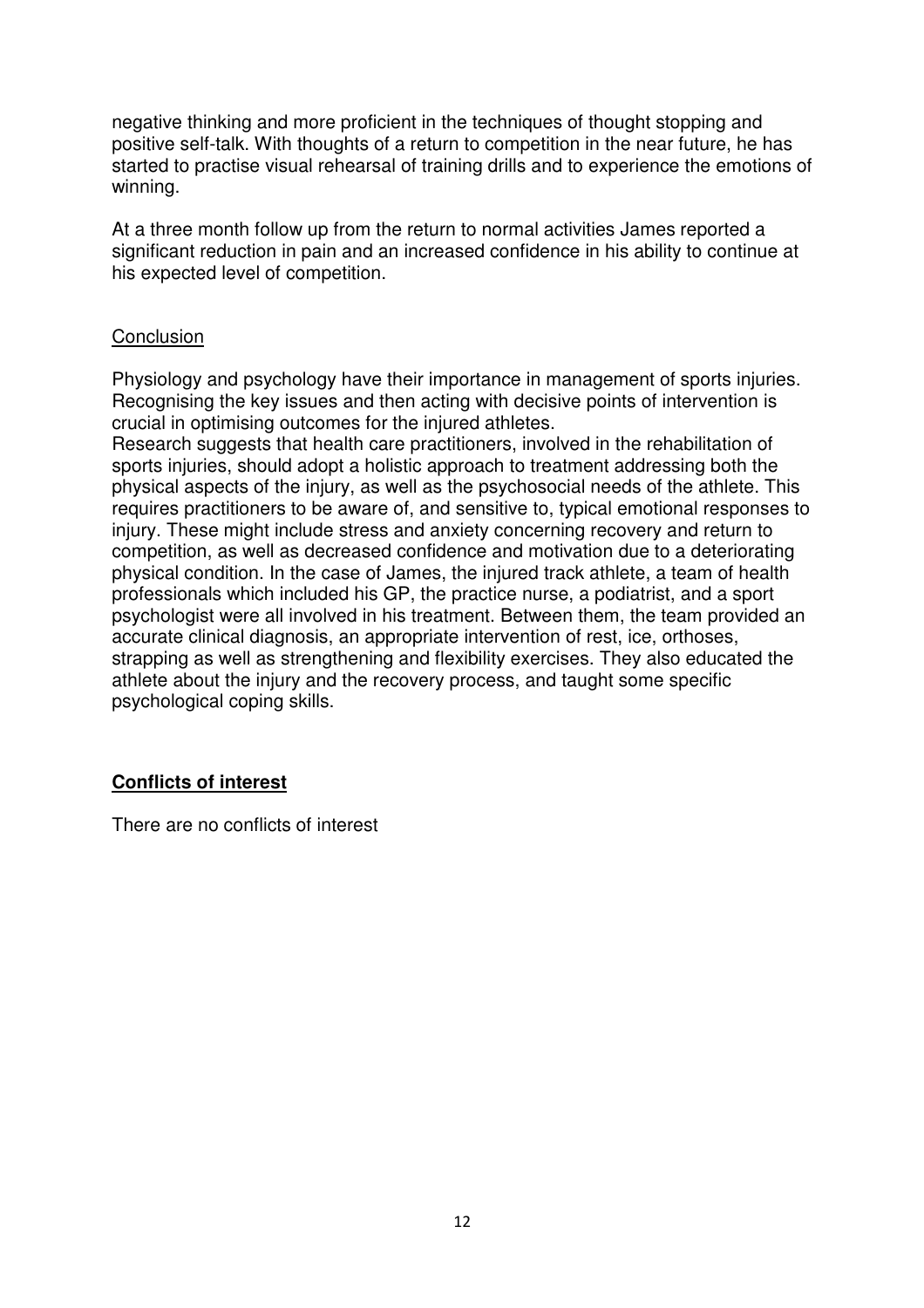# **References**

Allison GT., and Purdam C Ecentric loading for Achilles tendinopathy strengthening or stretching? (2009) Br. J. Sports Med. 2009; 43;276-279

Bauman, J. (2005). Returning to play: the mind does matter. The Journal of Clinical Sports Medicine, 15, 432-435

Bianco, T., Malo, S., & Orlick, T. (1999). Sport injury and illness: Elite skiers describe their experiences. Research Quarterly for Exercise and Sport, 70(2), 157-169. Chen, C.T. et al (2009) The Arterial Anatomy of the Achilles Tendon: anatomical study and clinical implications, Clinical Anatomy; 22:377-385

Bianco, T. (2001). Social support and recovery from sport injury: elite skiers share their experiences. Research Quarterly for Exercise and Sport, 72, 376-388

Brewer, B.W. (2007). Psychology of sport injury rehabilitation. In G. Tennenbaum & R.C. Eklund (Eds.), Handbook of Sport Psychology (3<sup>rd</sup> ed.). Wiley and Sons Inc., 219-233

Christakou, A., and Lavallee, D. (2009). Rehabilitation from sports injuries: from theory to practice. Perspectives in Public Health, 129(3), 120-126.

Cook JL., Khan KM., Purdam C (2002) Achilles Tendinopathy. Manual Therapy 7 (3) 121-130

Cupal, D.D., and Brewer, B.W. (2001). Effects of relaxation and guided imagery, reinjury anxiety, and pain following anterior cruciate ligament reconstruction. Rehabilitation Psychology, 46(1), 28-43.

Department of Health (2005) National Service Framework for Long Term Conditions. DH, London

Department of Health (2006) The Musculoskeletal Services Framework. A Joint Responsibility: Doing It Differently. http://bit.ly/nQSSba (accessed 16 August 2011)

Fisher, A.C., Domn, M.A., and Wuest, D.A., (1988). Adherence to sports-injury rehabilitation programmes. Phys Sportsmed, 16, 47-52.

Gordon, S., Milios, D., and Grove, R.J. (1991). Psychological aspects of recovery process from sport injury: The perspective of sport physiotherapists. Australian Journal of Science and medicine in Sport, 23(2), 53-60.

Håkan Alfredson, J Cook (2007) A treatment algorithm for managing Achilles tendinopathy: new treatment options. Br J Sports Med 2007;41:211–216. doi: 10.1136/bjsm.2007.035543

Hardy, C.J., & Crace, R.K. (1990). Dealing with injury. Sport Psychology Training Bulletin, 1(6), 1-8.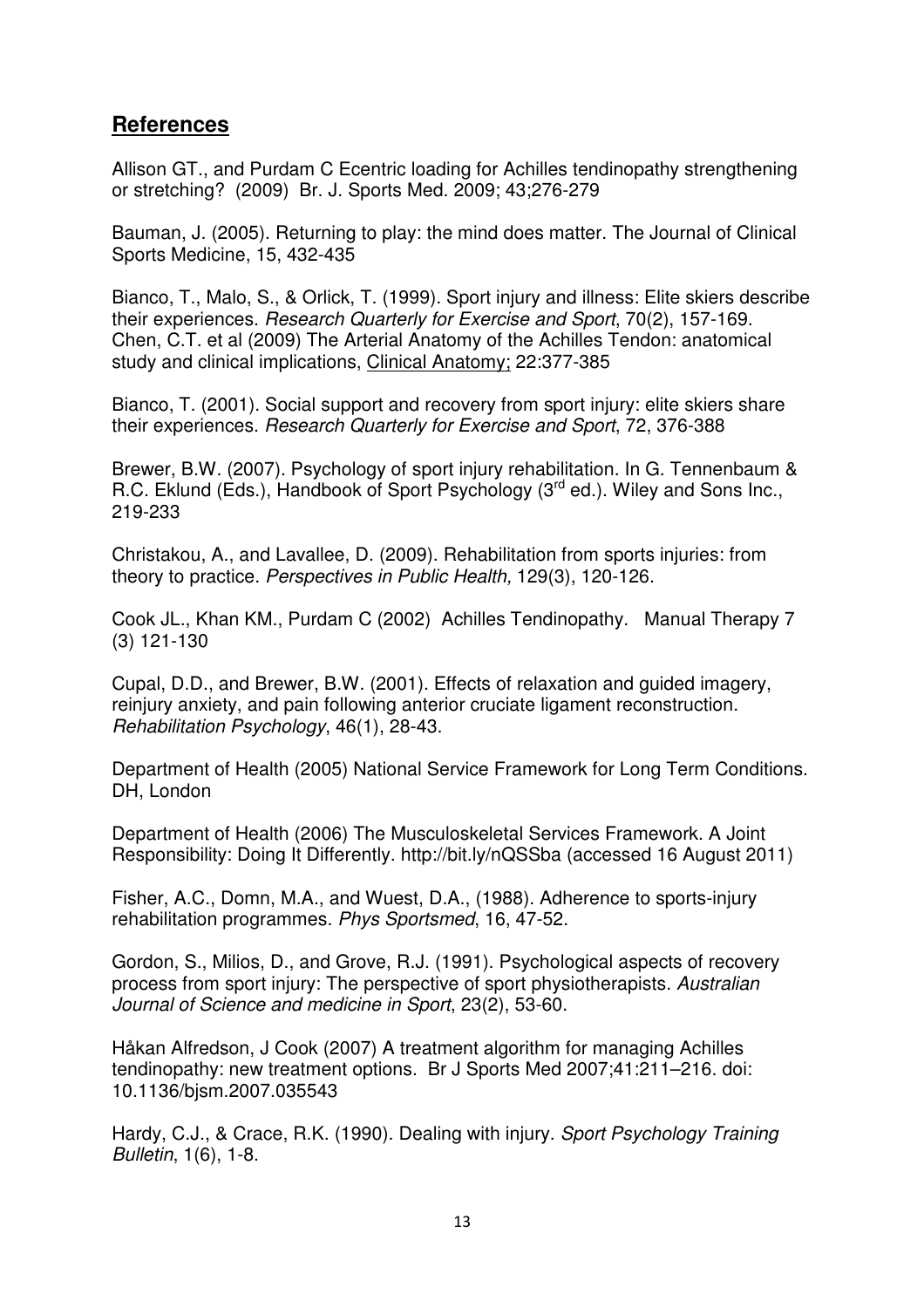Heckman DS., Gluck GS., Parekh SG., (2009) Tendon disorders of the foot and ankle Part 2. Am J Sports Med June 2009 vol. 37 no. 6 1223-1234

Ievleva, L., & Orlick, T. (1991). Mental links to enhanced healing. The Sport Psychologist, 5(1), 25-40.

James AM., Williams CM., Haines TP., (2010) Heel raises versus prefabricated orthoses in the treatment of posterior heel pain associated with calcaneal apophysitis (Sever's Disease): study protocol for a randomised controlled trial. Journal of Foot and Ankle Research 2010 3:3

Johnston, L.H., and Carroll, D. (1998). The context of emotional responses to athletic injury: a qualitative analysis. Journal of Sport Rehabilitation, 7, 206-220.

Kingma JJ., Knikker R de., Wittink HW., Takken T., Eccentric overload training in patients with a chronic Achilles tendinopathy: a systematic review. Br J Sports Med 2007 41: e3 originally published online October 11, 2006 (accessed online: 21<sup>st</sup> January 2012)

Leddy, M.H., Lambert, M.J., and Ogles, B.M. (1994). Psychological consequences of athletic injury among high level competitors. Research Quarterly for Exercise and Sport, 65, 347-354

Mafi N., Lorentzon R., Alfredson H. (2001) Superiro short-term results with eccentric calf muscle training compared to concentric training in a randomized prospective multicenter study on patients with chronic Achilles tendinosis. Knee Surg, Sports Traumatol, Arthrosc (2001) 9: 42-47

Magnussen RA, Dunn WR, Thomson AB., (2009) Nonoperative Treatment of Midportion Achilles Tendinopathy: A Systematic Review. Clin J Sport Med Volume 19, Number 1, January 2009

Magyar, T.M., and Duda, J.L. (2000). Confidence restoration following athletic injury. The Sport Psychologist, 14, 372-390.

Mann, J.M., Grana, W.A., Indelicato, P.A., O'Neill, D.F., and George, S.Z. (2007). A Survey of Sports Medicine Physicians Regarding Psychological Issues in Patient-Athletes. The American Journal of Sports Medicine, 35(12), 2140-2147

Munteanu SE., and Barton CJ., (2011) Lower limb biomechanics during running in individuals with Achilles tendinopathy: a systematic review. Journal of Foot and Ankle Research 2011 4: 15

Öhberg L., Lorentzon R., Alfredson H (2004). Eccentric training in patients with chronic Achilles tendinosis: normalised tendon structure and decreased thickness at follow up. Br J Sports Med 2004; 38: 8-11

Pearson, L., and Jones, G., (1992). Emotional Effects of Sports Injuries: Implications for Physiotherapists. Physiotherapy, 78(10), 762-770.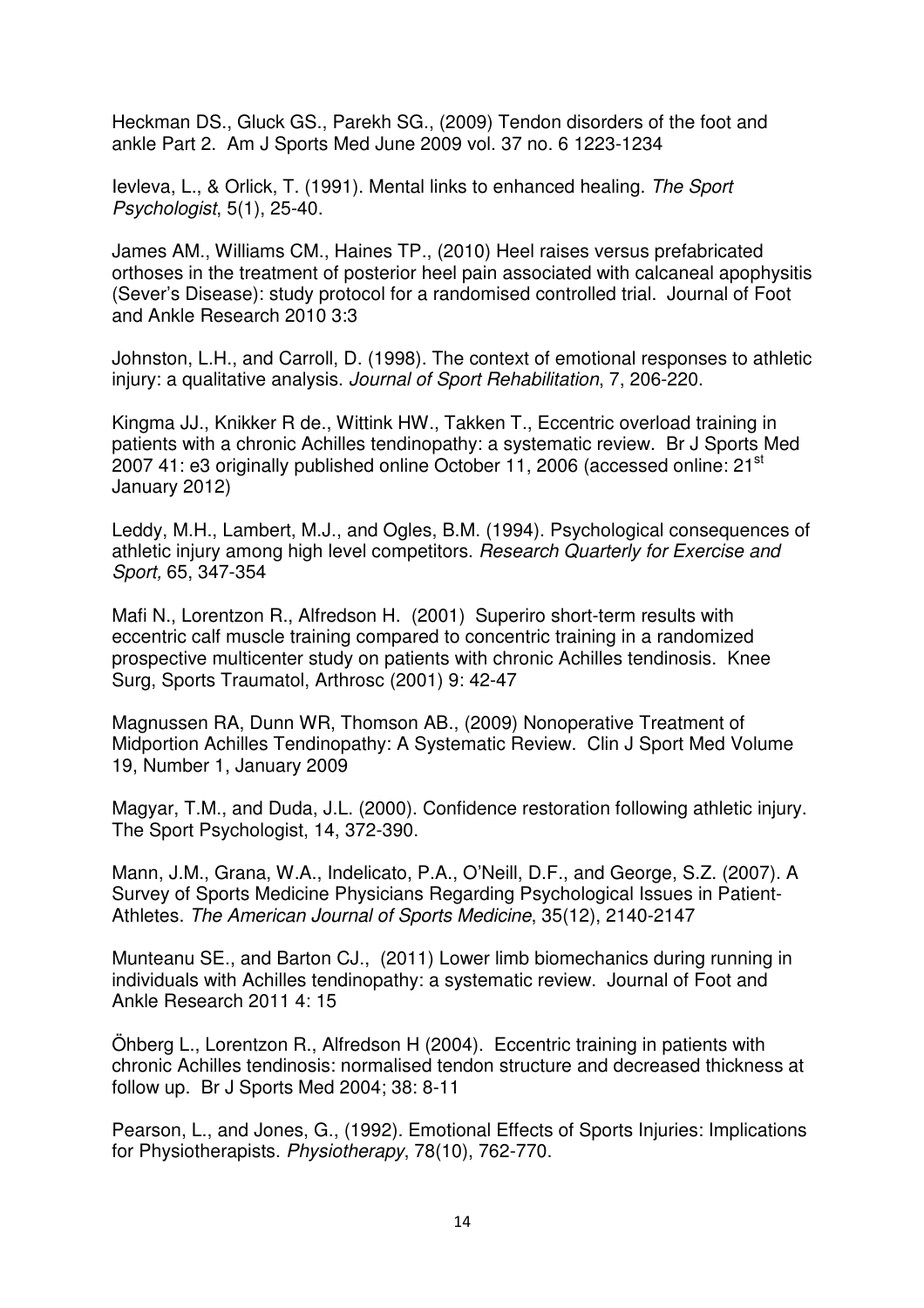Petitpas, A., & Danish, S. (1995). Caring for injured athletes. In S. Murphy (Ed.), Sport psychology interventions, Champaign, IL: Human Kinetics, pp. 255-281

Podlog, L. and Eklund, R.C. (2004). Assisting injured athletes with the return to sport transition. Clinical Journal of Sport Medicine, 14, 257-259.

Porter DA, Schon LC (2008) Baxter's The Foot and Ankle in Sport, 2<sup>nd</sup> edition Elsevier pp 543-544

Quackenbush, N. and Crossman, J. (1994). Injured Athletes: a study of emotional responses. Journal of Sport Behaviour 17, 178-189

Quinn, A.M., & Fallon, B.J. (1999). The changes in psychological characteristics and reactions of elite athletes from injury onset until full recovery. Journal of Applied Sport Psychology, 11, 210-229.

Rees, T., Mitchell, I., Evans, L., and Hardy, L. (2010). Stressors, social support and psychological responses to sport injury in high- and low-performance standard participants. Psychology of Sport and Exercise, 11, 505-512.

Scherzer, C.B., Brewer, B.W., Cornelius, A.E., Van Raalte, J.L., Petitpas, A.J., Sklar, J.H., Pohlman, M.H., Krushell, R.J., and Ditmar, T.D., (2001). Psychological skills and adherence to rehabilitation after reconstruction of the anterior cruciate ligament. Journal of Sport Rehabilitation, 10, 165-172.

Smith, A.M. (1996). Psychological impact of injuries in athletes. Sports Medicine, 22, 391-405

Thatcher, J., Kerr, J., Amies, K., and Day, M. (2007). A Reversal Theory Analysis of Psychological Responses During Sports Injury Rehabilitation. Journal of Sport Rehabilitation, 16, 343-362

Theodorakis, Y., Malliou, P., Papaionnou, A., Beneca, A., and Filactakidou, A. (1996). The effect of personal goals, self-efficacy, and self-satisfaction on injury rehabilitation. Journal of Sport Rehabilitation, 5, 214-233.

Udry, E., Gould, D., Bridges, D., & Beck, L. (1997). Down but not out: Athlete responses to season-ending ski injuries. Journal of Sport and Exercise Psychology, 3, 229-248.

Uitenbroek, D.G. (1996). Sports, exercise , and other causes of injuries: Results of a population survey. Research Quarterly for Exercise and Sport, 67, 380-385

Van de Plas A., de Jonge S., de Vos, RJ van der Heide, HJL., Verhaar JAN., Weir A., Tol JL (2011). A 5-year follow-up study of Alfredson's heel-drop exercise programme in chronic midportion Achilles tendinopathy. Br J Sports Med Published online 10<sup>th</sup> November 2011.